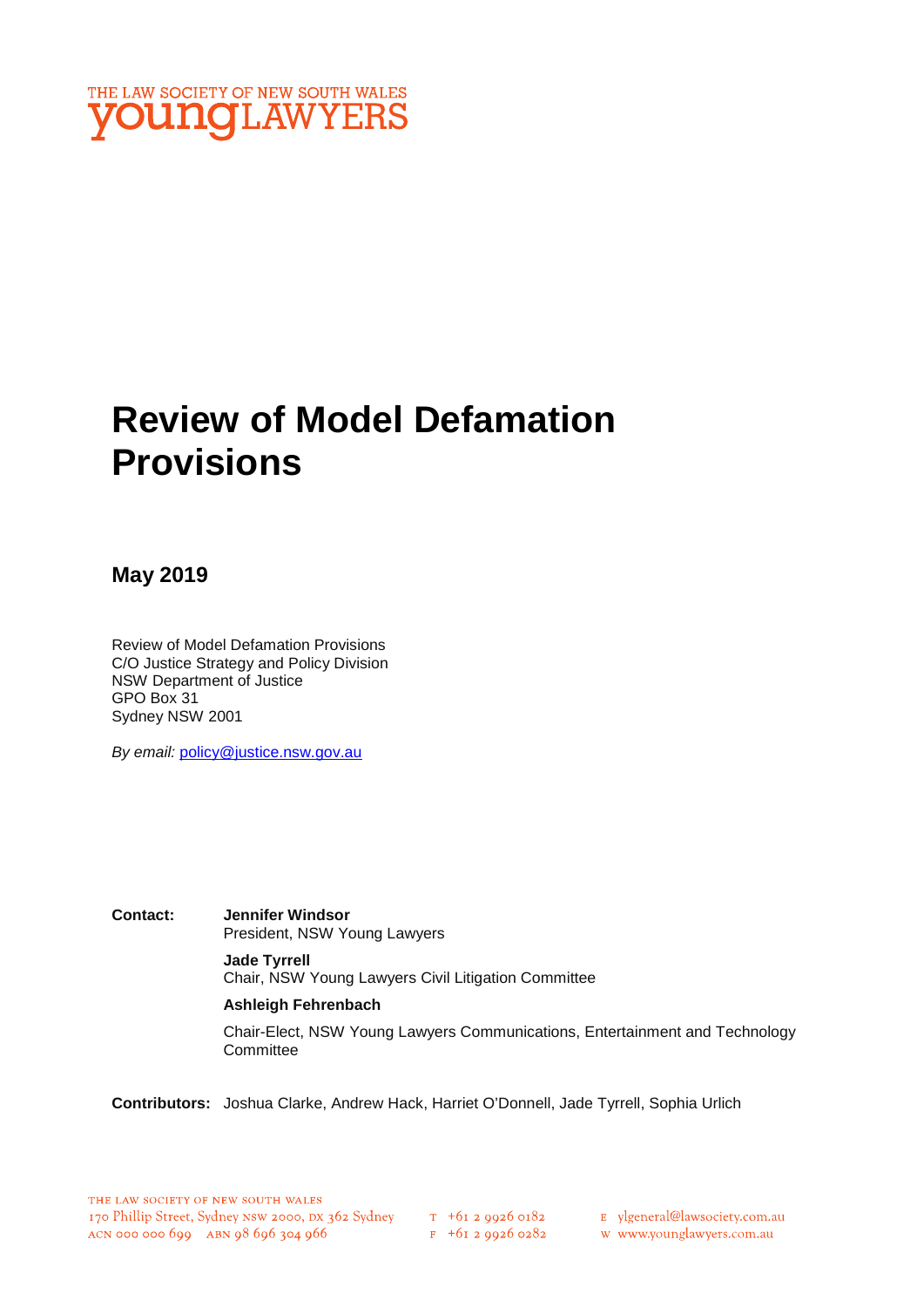The NSW Young Lawyers Communications, Entertainment and Technology Law Committee & the NSW Young Lawyers Civil Litigation Committee (the Committees) make the following submission in response to the Council of Attorney-General's Review of Model Defamation Provisions

# **NSW Young Lawyers**

NSW Young Lawyers is a division of The Law Society of New South Wales. NSW Young Lawyers supports practitioners in their professional and career development in numerous ways, including by encouraging active participation in its 15 separate committees, each dedicated to particular areas of practice. Membership is automatic for all NSW lawyers (solicitors and barristers) under 36 years and/or in their first five years of practice, as well as law students. NSW Young Lawyers currently has over 15,000 members.

The Communications, Entertainment and Technology Law Committee of NSW Young Lawyers aims to serve the interests of lawyers, law students and other members of the community concerned with areas of law relating to information and communication technology (including technology affecting legal practice), intellectual property, advertising and consumer protection, confidential information and privacy, entertainment, and the media. As innovation inevitably challenges custom, the CET Committee promotes forward thinking, particularly about the shape of the law and the legal profession.

The NSW Young Lawyers Civil Litigation Committee comprises of a group of over 1200 members and covers all aspects of civil litigation with a focus on advocacy, evidence and procedure in all jurisdictions. Our activities, direction and focus are very much driven by our members, which include barristers, solicitors and law students. The Committee seeks to improve the administration of justice, with an emphasis on advocacy, evidence and procedure.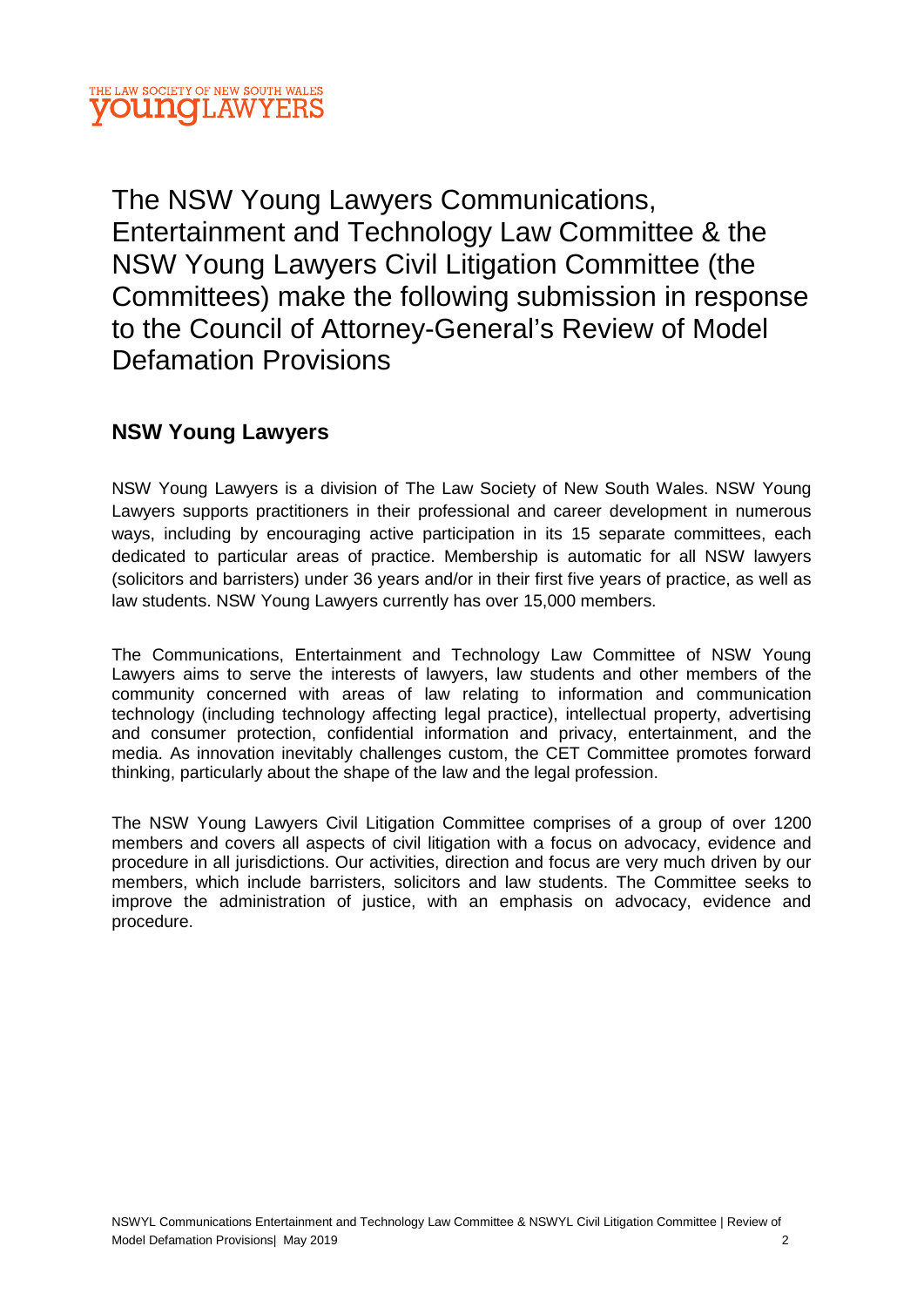

## **Introduction**

The NSW Young Lawyers Civil Litigation Committee and NSW Young Lawyers Communications, Entertainment and Technology Law Committee (the **Committees**) welcome the opportunity to comment on the Model Defamation Provisions (**MDP**) on behalf of NSW Young Lawyers.

The Committees note that a key outcome of this review is to determine whether the policy objectives of the MDP remain valid, and/or whether the MDP could benefit from some amendment or modernisation. In particular, the Committees appreciate that there needs to be an appropriate balance between freedom of expression and the protection of reputation.

The Committees have responded to the selected questions outlined below, and have otherwise not made submissions on the remaining questions. The Committees have outlined considerations that they recommend the Defamation Working Party (**DWP**) take into account when reviewing these issues. The Committees hope that these considerations provide helpful guidance to the DWP in conducting this review.

#### **Question 2 – Rights of Corporations**

## **2: Should the Model Defamation Provisions be amended to broaden or to narrow the right of corporations to sue for defamation**

- 1. Clause 9 of the MDP currently provides that a corporation generally has no cause of action for defamation unless it is an 'excluded corporation' at the time the defamatory matter is published.
- 2. For the reasons set out below, the Committees do not see a need to broaden the right of larger corporations to sue for defamation given the alternative avenues already available to address corporate reputational issues.

#### Right of corporations to protect their reputation

- 3. Corporations have a variety of alternative options available to defend their reputations without resorting to a defamation action. For example, they may bring actions in respect of the tort of injurious falsehood, provisions under the Australian Consumer Law,<sup>1</sup> breach of confidence, and, in some instances, complaints to applicable regulatory bodies.
- 4. The Committees acknowledge some of these remedies are often difficult to procure. For example, to make out a claim of injurious falsehood, a party needs to prove malice, and damage or loss. A breach of the Australian Consumer Law will only be

<sup>1</sup> Schedule 2, *Competition and Consumer Act 2010* (Cth)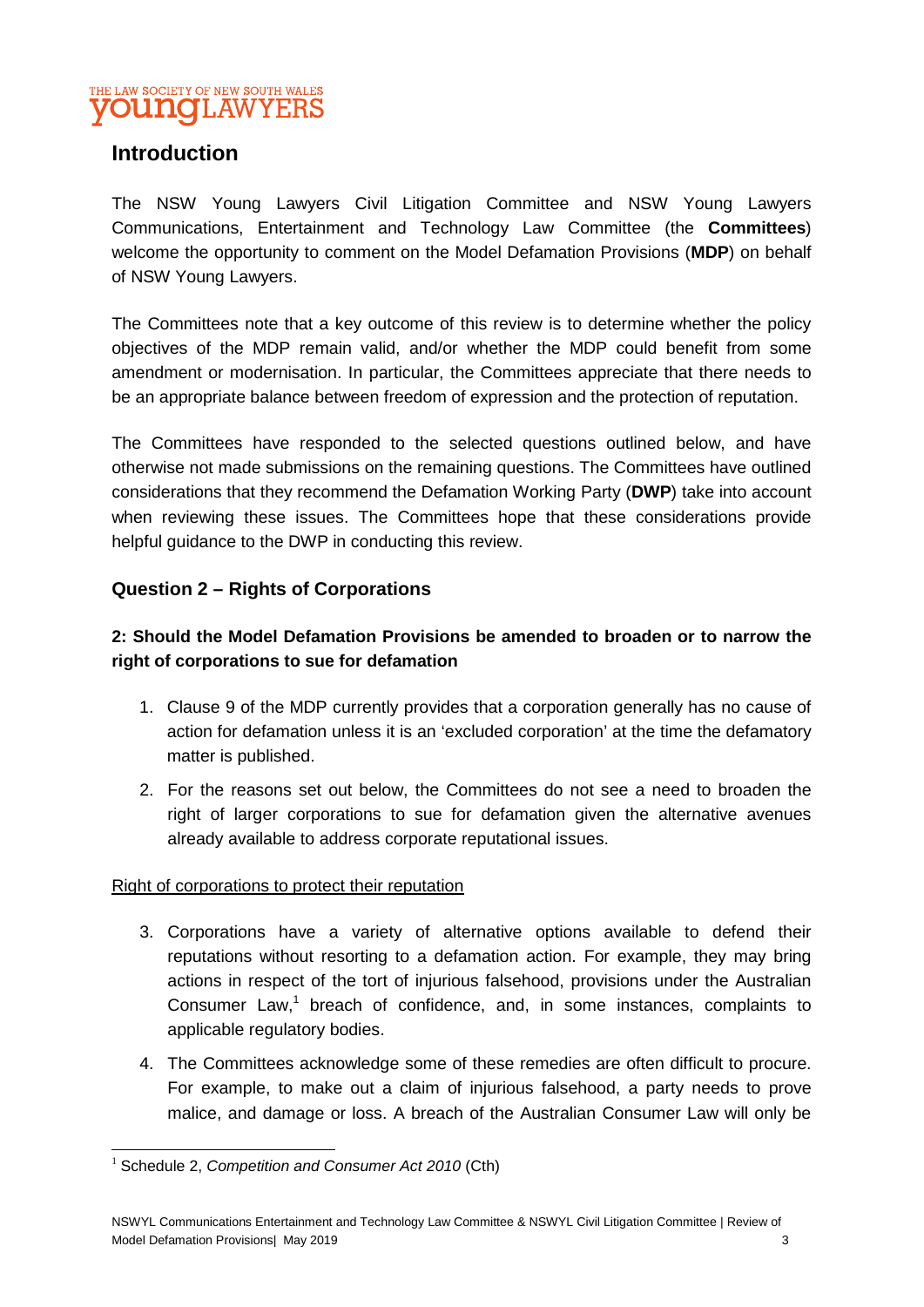

applicable if it can be established that the statements were made in relation to trade and commerce, and are not subject to an information providers' exception (as most media entities / publishers are). $<sup>2</sup>$ </sup>

- 5. However, larger corporations in particular will typically have the ability to engage in public relations or marketing campaigns to enhance their image and control their reputations.
- 6. Bearing in mind the desirability of protecting freedom of speech, the Committees recommend that larger corporations be left to such methods, as well as the existing legal remedies, rather than being given the right to sue in defamation.

#### 'Excluded corporations'

- 7. In saying the above, the Committees acknowledge (and agree with the policy underlying the MDP) that not all corporations are large enterprises readily able to bear the cost of public relations campaigns or pursuing the other legal remedies outlined above, such that smaller companies should remain able to sue in defamation as 'excluded corporations'.
- 8. In that respect, as an administrative matter and for consistency from a national perspective, the Committees note that other national laws define 'small businesses' by reference to greater numbers of employees than the current defamation laws (which is currently fewer than  $10^3$ ).
- 9. For example, the Small Business Fair Dismissal Code<sup>4</sup> applies to businesses that employ under 15 employees. Under the Australian Consumer Law, a contract is considered to be a 'small business contract' if, at the time the contract is entered into, at least one party to the contract is a business with under 20 employees<sup>5</sup>. It could be fairly said that companies of such sizes are not 'large' companies of the kind that can be expected to readily fund public relations campaigns or similar reputation management measures.
- 10. Having regard to the above, the Committees consider that if the 'excluded corporation' threshold were extended, it should be extended corporations with either 15 or 20 employees to reflect legislative provisions which deal with issues affecting smaller companies.

<sup>2</sup> Clauses 19 and 38 of the Australian Consumer Law (Schedule 2, *Competition and Consumer Act 2010* (Cth)). 3

Clause 9(2)(b) *Defamation Act 2005* (NSW).

<sup>4</sup> Clause 388(1) *Fair Work Act 2009* (Cth).

<sup>5</sup> Clause 23(4)(b) and (5) Australian Consumer Law (Schedule 2, *Competition and Consumer Act 2010* (Cth)).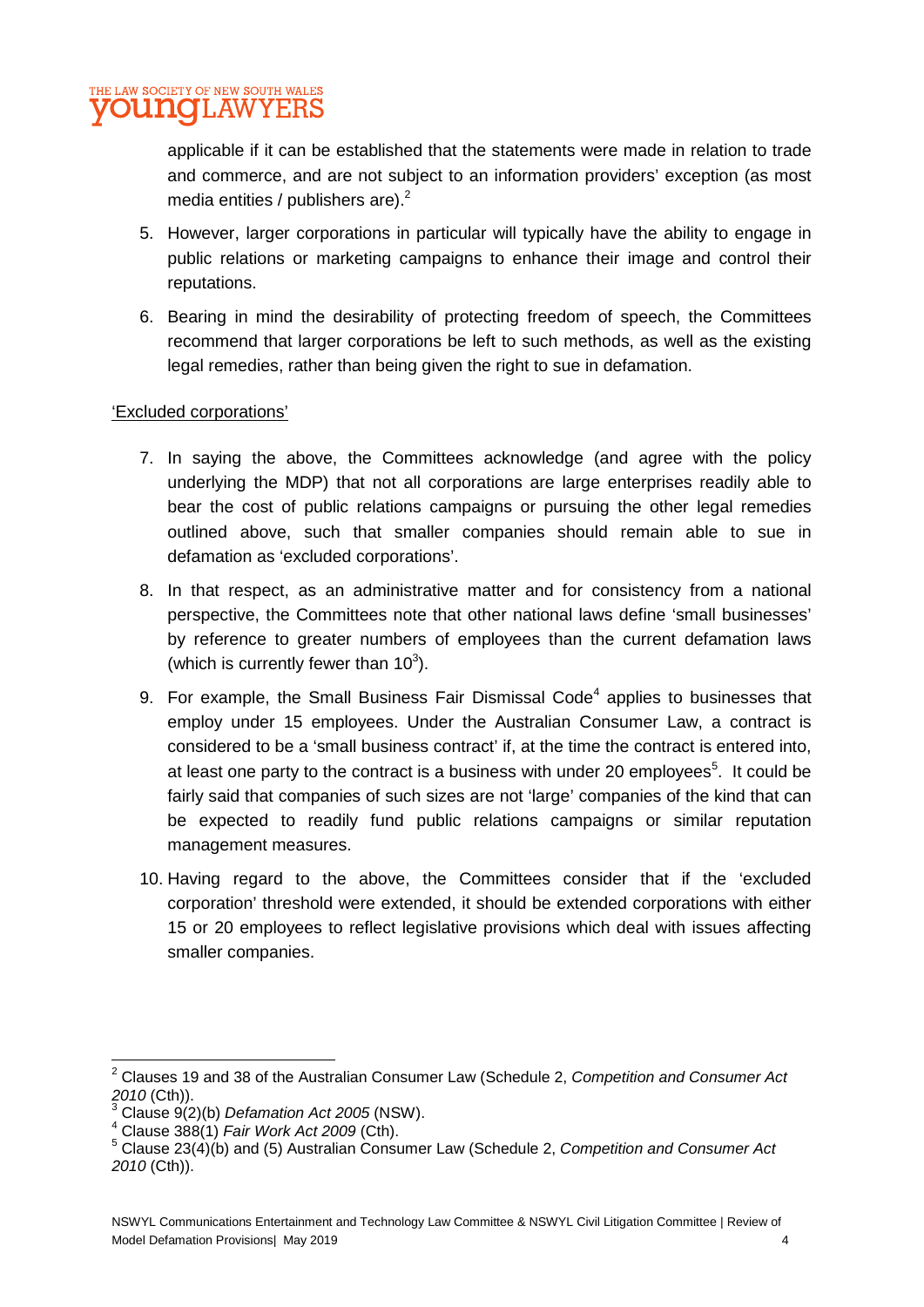

#### Requirement for serious harm

- 11. While the Committees' primary position is that larger corporations should not be able to bring actions in defamation, if there is to be a change to that limitation, the Committees note a number of other common law jurisdictions (for example, the UK and NZ) have a requirement to prove 'serious harm' to make out a defamatory action.
- 12. The *Defamation Act 2013* (UK), in particular, specifically provides that, 'harm to the reputation of a body that trades for profit is not 'serious harm' unless it has caused or is likely to cause the body serious financial loss.<sup>6</sup>.
- 13. If the DWP explores the option of broadening larger corporations' right to sue in defamation, the Committees recommend that the DWP consider whether there should, at least, be a requirement that larger corporations prove 'serious harm' as part of any action.

#### **Question 4 - Offers to make amends**

**4 (a): Should the Model Defamation Provisions be amended to clarify how clauses 14 (when offer to make amends may be made) and 18 (effect of failure to accept reasonable offer to make amends) interact, and, particularly, how the requirement that an offer be made 'as soon as practicable' under clause 18 should be applied?** 

- 14. Yes. The current lack of certainty caused by the unfortunate interaction of these provisions should be rectified. The defence in clause 18(1)(a) of the MDP is confined to 'as soon as practicable after becoming aware that the matter is or may be defamatory.' As noted in the discussion paper, the Law Council of Australia has raised a number of concerns to the effect that the defence is too restrictive. The Committees echo those concerns and note that the clauses as drafted cause great uncertainty and are overly subjective. This is particularly the case as publishers are likely to require time to make extensive enquiries into the complaint, and obtain legal advice or other stakeholder input.
- 15. In particular, the words 'or may be' in clause 18(1)(a), might force publishers to issue an offer to make amends regardless of the degree or extent of any doubt as to whether the material is in fact defamatory, without having a proper opportunity to make further investigations as to the material or alternatively, the appropriateness of any terms of an offer to make amends in the circumstances.
- 16. Conversely, there may be publishers who choose not to issue an offer to make amends straight away, but with the benefit of time to investigate the complaint, subsequently discover that they should have issued an offer to make amends, and

<sup>6</sup> Clause 1(2) *Defamation Act 2013* (UK).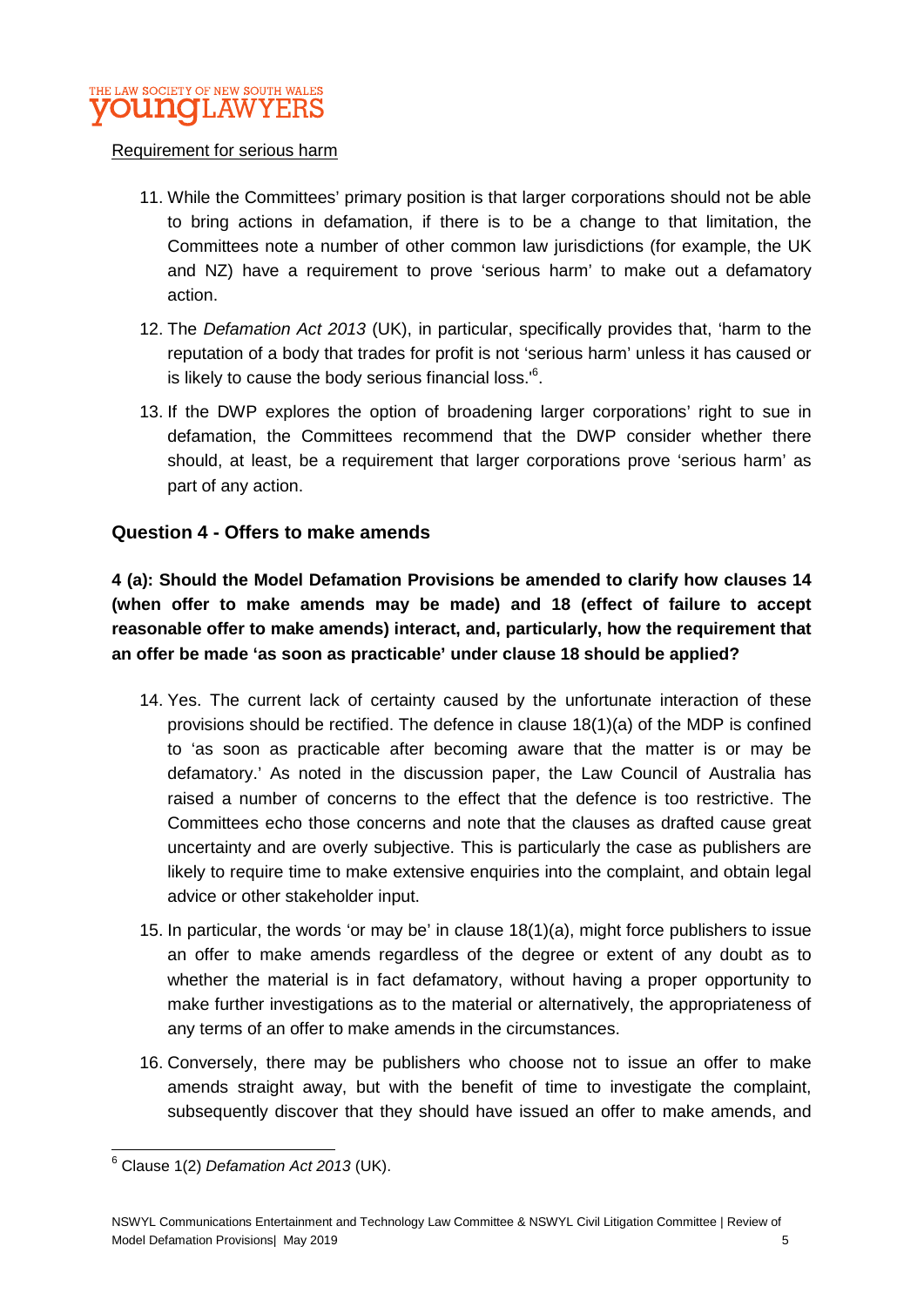#### THE LAW SOCIETY OF NEW SOUTH WALES **OUNOLAWYERS**

instead proceed with the litigation at the chance of a success, having lost the clause 18 defence.

- 17. Parties should be afforded more certainty with respect to the availability of this defence and the implications of any refusal of an offer to make amends, including clarity on timing. The Committees suggest the phrasing in clause 18(1)(b) should commence a timeframe by reference to the raising of a complaint, either by a concerns notice or the commencement of proceedings. Rather than using the phrase 'as soon as practicable' this may involve allowing publishers to have a valid defence if an offer to amends is made within the 28-day period prescribed by clause 14 (or another concrete period of time considered appropriate).
- 18. In any event, the provisions should be amended to afford consistency and certainty with respect to how the defence may apply in each case without the current subjective regulation. The Committees submit that this would promote the use of offers to make amends and in doing so assist parties resolves matters at an early stage of litigation (or avoid it altogether).

## **4 (b): Should the Model Defamation Provisions be amended to clarify clause 18(1)(b) and how long should an offer of amends remain open for in order for it to be able to be relied upon as a defence, and if so, how?**

19. Yes. The MDP should be amended to confirm the amount of time an offer to make amends is open for in order for the defence to be relied upon. The DWP may wish to consider the operation of Division 4, Part 20 of the *Uniform Civil Procedure Rules* 2005 (NSW) regarding Offers of Compromise for guidance as to timeframes which may also be considered reasonable in these circumstances.

**4(c): Should the Model Defamation Provisions be amended to clarify that the withdrawal of an offer to make amends by the offeror is not the only way to terminate an offer to make amends, that it may also be terminated by being rejected by the plaintiff, either expressly or impliedly (for example, by making a counter offer or commencing proceedings), and that this does not deny a defendant a defence under clause 18?** 

20. Yes. The Committees submit that the MDP should be clarified in the light of *Nationwide News v Vass* [2018] NSWCA 259 to remove uncertainty regarding the circumstances where an offer to amends may be terminated, including by withdrawal or rejection by the plaintiff (and potentially the means of rejection), and the availability of the defence in clause 18 in such circumstances.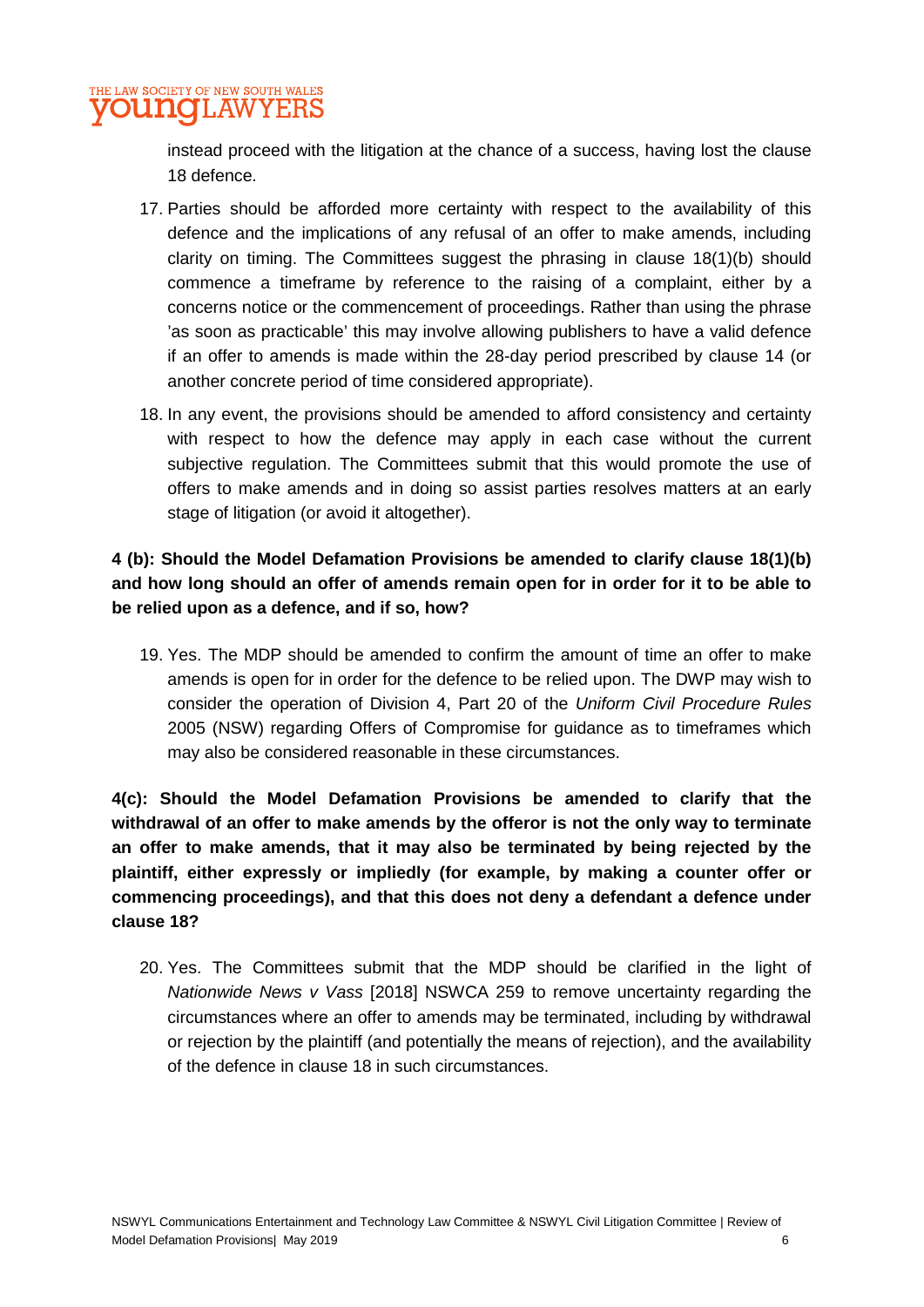## THE LAW SOCIETY OF NEW SOUTH WALES **OUNOLAW**

#### **Question 6 – Other issues relating to offers to make amends**

**6(a): Should amendments be made to the offer to make amends provisions in the Model Defamation Provisions to require that a concerns notice specify where the matter in question was published?** 

- 21. Yes. A concerns notice should specify the location (as well as any other key information) with sufficient specificity to allow the publisher to identify where the matter in question was published. This certainty is imperative for a publisher to be able to quickly assess, and if relevant address, the matter complained of. However, the Committees note that should a publisher be unsure, there is an existing mechanism available to issue a further particulars notice.
- 22. The Discussion Paper points out that '[t]here is no requirement for an aggrieved person to list the URL of the alleged defamatory material in a concerns notice.' While providing the publisher the exact URL certainly makes sense, the Committees note that making this an absolute requirement will be problematic in circumstances where the website's URL does not remain static. The Committees submit it cannot be an absolute requirement and should therefore not be mandatory.

## **6(b): Should amendments be made to the offer to make amends provisions in the Model Defamation Provisions to clarify that clause 15(1)(d) does not require an apology?**

- 23. Yes. Given the unequivocal language in the Second Reading Speech for the *Defamation Act 2005* (NSW) that an apology is not a mandatory component in any offers to make amends, to promote certainty and minimise confusion, the Committees generally support further clarification in the MDP.
- 24. The Committees do not make a submission on the issue of whether the underlying position (i.e. that an apology is not mandatory in an offer to make amends) is appropriate.

**6(c): Should amendments be made to the offer to make amends provisions in the Model Defamation Provisions to provide for indemnity costs to be awarded in a defendant's favour where the plaintiff issues proceedings before the expiration of any period of time in which an offer to make amends may be made if, in the event the court subsequently finds that in offer of amends made to the plaintiff after proceedings were commenced was reasonable?** 

- 25. The Committees do not support an amendment of this kind.
- 26. While the Committees see the benefit in rewarding parties for early attempts to resolve proceedings, there may be certain cases where the early commencement of proceedings is justified, particularly if an injunction was reasonably sought.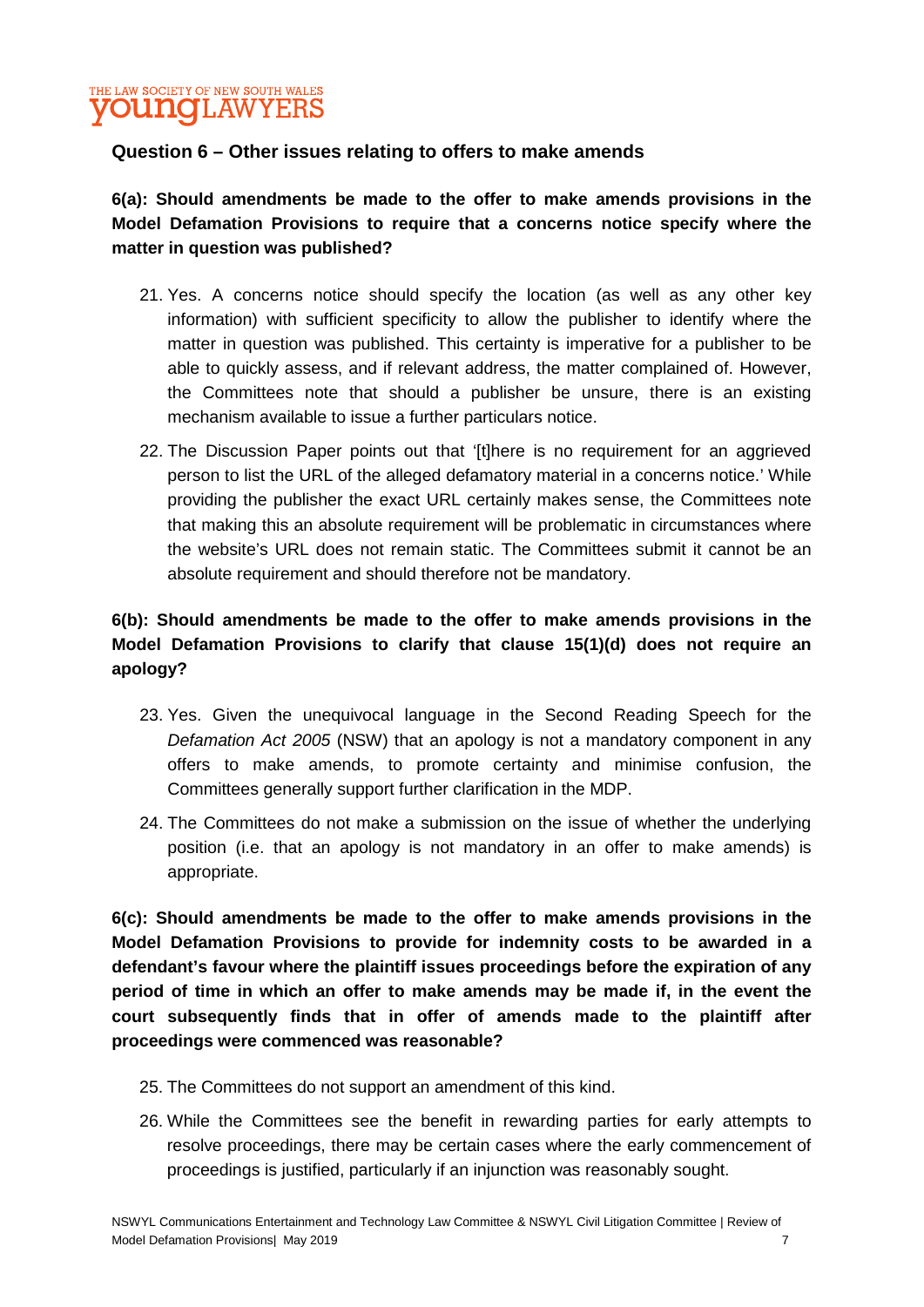

27. The Committees also submit that while the legislation may provide guidelines for the award of costs, these should not override judicial discretion to awarding costs. A fixed rule may not suit the circumstances of every case.

#### **Question 15 – Innocent dissemination**

#### **Summary**

**15 (a): Does the innocent dissemination defence require amendment to better reflect the operation of Internet Service Providers, Internet Content Hosts, social media, search engines, and other digital content aggregators as publishers?** Yes

**15(b): Are existing protections for digital publishers sufficient?** No

**15 (c): Would a specific 'safe harbour' provision be beneficial and consistent with the overall objectives of the Model Defamation Provisions?** Yes

**15 (d): Are clear 'takedown' procedures for digital publishers necessary, and, if so, how should any such provisions be expressed?** Yes (subject to careful consideration with stakeholders and conflict of laws experts).

#### Reasoning

- 28. The Committees submit that the existing innocent dissemination defence is insufficient in its application to internet content hosts, Digital Platforms and internet service providers (**ISPs**) under the *Broadcasting Services Act 1992* (Cth) (collectively '**the Entities**').
- 29. In principle, the Committees support a takedown process as a measure that is more desirable over a formal 'safe harbour' provision. Amendments to the relevant clauses of the MDP are therefore appropriate, but must be guided by:
	- a) independent expert evidence on the technical operations and capacities of the Entities (e.g. on the extent to which the algorithms employed by Digital Platforms can and do 'curate' or filter content);
	- b) policy considerations based on the expert evidence in particular, reflection on the circumstances in which any of the Entities ought to be protected by the defence, or potentially bear a burden to supervise defamatory material published online; and
	- c) the lessons from concurrent attempts to reform digital media regulation (e.g. in relation to privacy law), with a view to ensuring consistency between regimes and the efficacy of new approaches.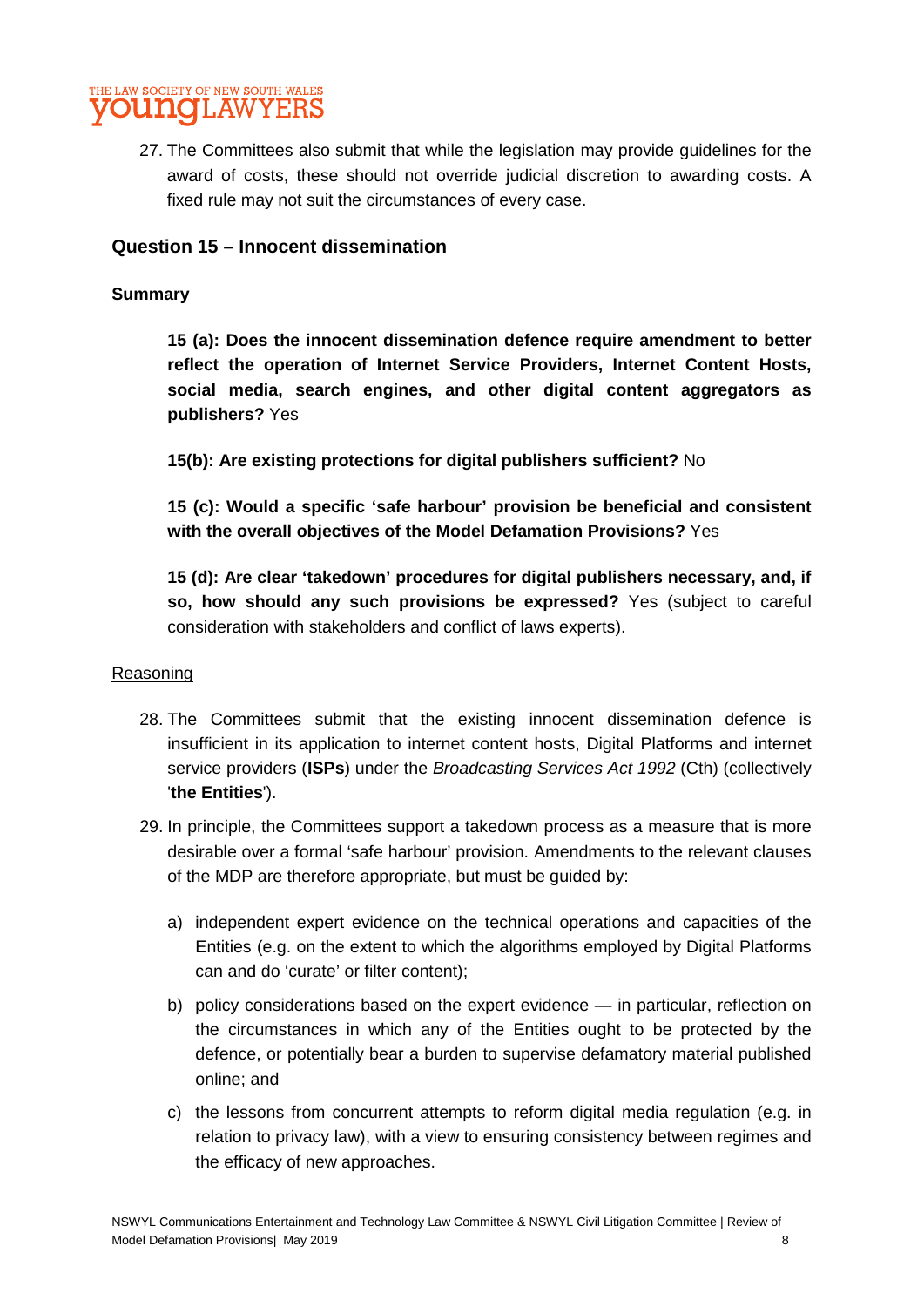- 30. The Committees echo the issues previously raised by the Law Council of Australia regarding the scope and utility of the existing defence, in particular the:
	- a) ambiguity around the meaning of 'originator' and whether ISPs that publish content uploaded to their servers are captured by the term; and
	- b) particular usage agreements used by ISPs which permit them to delete or modify content stored on their servers, such that the ISPs arguably have 'capacity to exercise editorial control'.<sup>7</sup>
- 31. These issues illustrate that the terms used in clause 32 such as 'publish', 'author', 'originator' and 'distributor' are arguably vague in their application to defamatory content that is uploaded and appears online. In addition to website users themselves, one or several of the Entities may be implicated as 'authors', 'originators' or 'primary distributors' in the case of defamatory content being made available to the public online. This is because there are several Entities involved in *effecting* the 'bilateral act' of internet publication, 'in which the publisher makes [a defamatory publication] available and a third party has it available for his or her comprehension'.<sup>8</sup>
- 32. The High Court held in the unanimous single judgment in *Trkulja v Google LLC* [2018] HCA 25 at  $[40]$ ,<sup>9</sup> 'all degrees of participation in publication are publication'.<sup>10</sup> The High Court also referred to the judgment of Isaacs J in *Webb v Bloch* (1928) 41 CLR 331 where His Honour held:

*'The term published is the proper and technical term to be used in the case of libel, without reference to the precise degree in which the defendant has been instrumental to such publication; since, if he has intentionally lent his assistance to its existence for the purpose of being published, his instrumentality is evidence to show a publication by him.'*<sup>11</sup>

33. An Entity may assert that it is not an 'author', 'originator' or 'primary distributor' of defamatory matter. However, given the wide interpretation of the meaning of 'publish' in the common law, it is uncertain whether the terms in the legislation as it stands might be construed similarly widely in the context of publication on the Internet and the innocent dissemination defence. The proposition that ISPs might be 'originators'

 $7$  The Law Council of Australia Submissions to the NSW Department of Justice statutory review of the *Defamation Act 2005* (NSW) pp. 21-23 as cited in Defamation Working Party, Council of Attorneys-General, *Review of the Model Defamation Provisions* (Discussion Paper, February 2019) 34–5 [5.51] – [5.52].

<sup>8</sup> *Dow Jones & Co Inc v Gutnick* (2002) 210 CLR 575, [26]; *Poniatowska v Channel Seven Sydney Pty Ltd (No 4)* [2016] SASC 137; *Johnson v Aldridge* [2018] SADC 68, [172].

<sup>&</sup>lt;sup>9</sup> In the joint judgment of Kiefel CJ, and Bell, Keane, Nettle and Gordon JJ.

<sup>10</sup> *Trkulja v Google LLC* [2018] HCA 25, [40].

<sup>11</sup> *Webb v Bloch* (1928) 41 CLR 331 at 363-364 per Isaacs J, referred to in *Trkulja v Google LLC* [2018] HCA 25 at [40].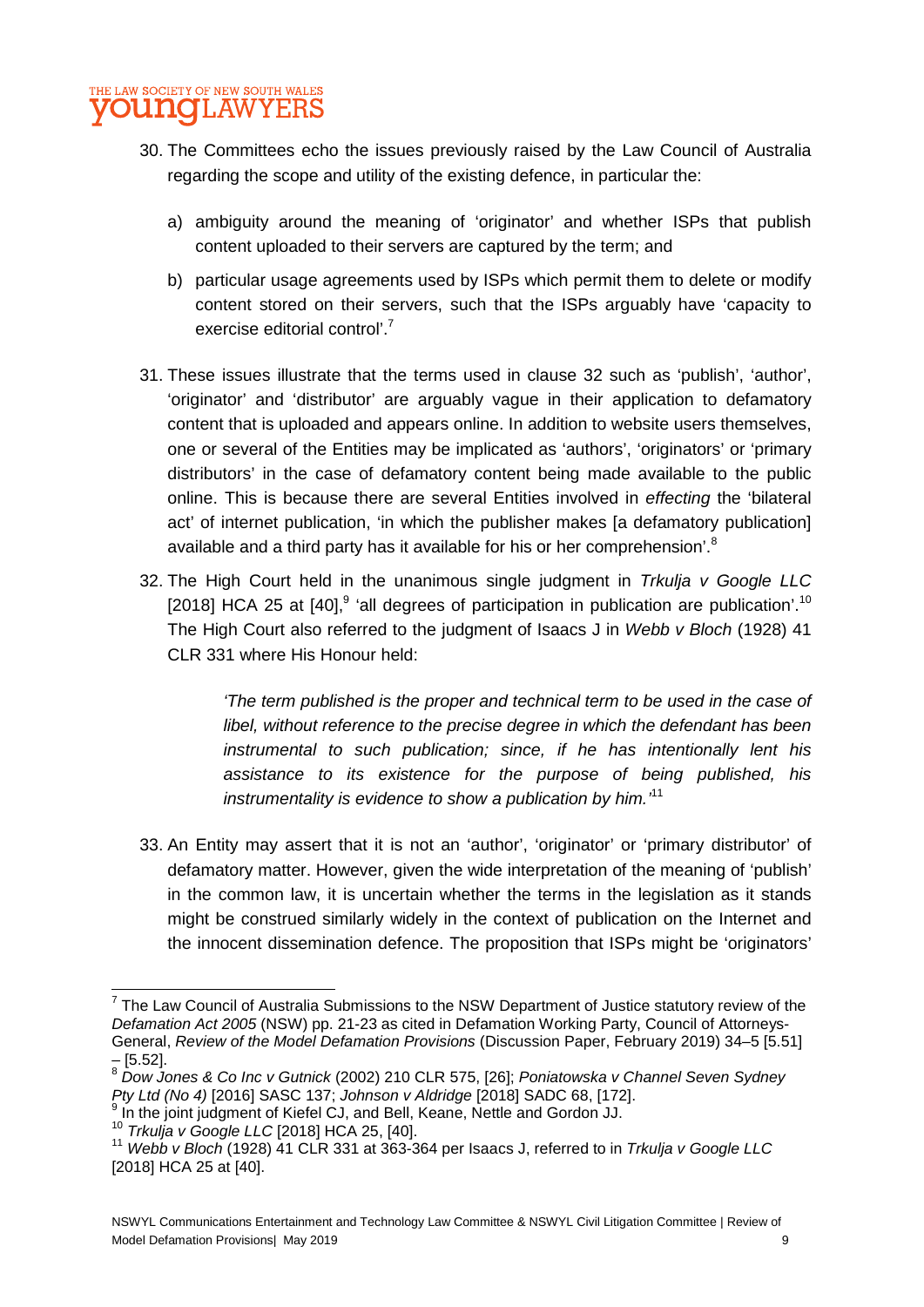when they publish content uploaded to their servers demonstrates the reach in the current definitions may extend too far by way of analogy in the absence of express provisions to take the nature of ISPs and other Entities into account. The Committees submit that this indicates the terms of the MDPs are not sufficiently adapted to the Internet environment at present and further clarity is needed.

34. A further example of the ambiguity that arises in this context emerges from the debate about the characterisation of Digital Platforms as mere 'platforms' or as publishers themselves.<sup>12</sup> In an 2018 Washington Monthly essay, technology venture capitalist and former mentor to Mark Zuckerberg, Roger McNamee argued that, 'Facebook and Google make millions of editorial choices every hour and must accept responsibility for the consequences of those choices'.<sup>13</sup> McNamee expanded on this in relation to Facebook:

*'[t]he problem is that Facebook really is a media company. It exercises editorial judgment in many ways, including through its algorithms. Facebook's position has always been that users choose their friends and which links to view, but in reality, Facebook selects and sequences content for each user's News Feed, an editorial process that has led to criticism in the past …'*<sup>14</sup>

- 35. On this assessment of their operations, some Digital Platforms appear to fall outside the definition of 'subordinate distributors' because that definition includes only persons who, with respect to certain defamatory matter, 'did not have *any* capacity to exercise editorial control over the content of the matter (or over the publication of the matter) before it was first published<sup>'.15</sup> However, the same may not be true for all Digital Platforms.
- 36. The question of whether Google published an allegedly defamatory matter was considered in *Trkulja v Google LLC* [2018] HCA 25. In a joint judgment, the High Court held:

*'McDonald J was correct to hold that it is strongly arguable that Google's intentional participation in the communication of the allegedly defamatory results to Google search engine users supports a finding that Google published the allegedly defamatory results …'*<sup>16</sup>

<sup>12</sup> See Sam Levin, 'Is Facebook a Publisher? In Public it Says No, but in Court it Says Yes', *The*  Guardian (online at 3 July 2018) <https://www.theguardian.com/technology/2018/jul/02/facebookmark-zuckerberg-platform-publisher-lawsuit>.

<sup>&</sup>lt;sup>13</sup> Roger McNamee, 'How to Fix Facebook — Before It Fixes Us', *Washington Monthly* (online at 5 January 2018) <https://washingtonmonthly.com/magazine/january-february-march-2018/how-to-fixfacebook-before-it-fixes-us/>.

<sup>14</sup> Roger McNamee, *Zucked: Waking Up to the Facebook Catastrophe* (Penguin, 2019) ch 9 [2].

 $15$  Model Defamation Provisions cl  $32(2)(c)$  [emphasis added].

<sup>16</sup> *Trkulja v Google LLC* [2018] HCA 25, [38].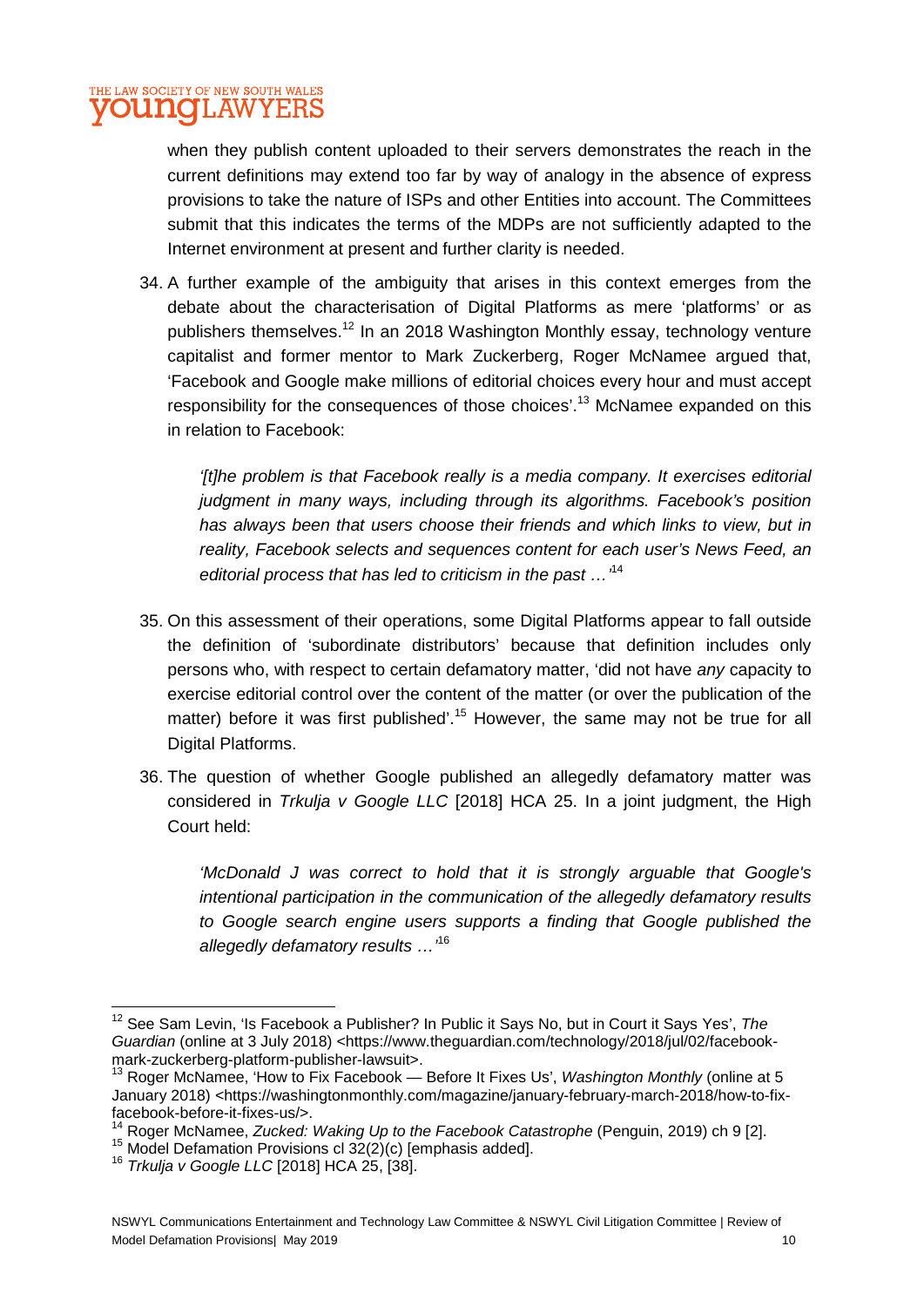#### THE LAW SOCIETY OF NEW SOUTH WALES **OUNGLAW** YERS

37. The High Court also considered the Court of Appeal had made purportedly definitive findings of mixed fact and law, relying extensively on Google's affidavit evidence regarding the 'world wide web', search engines, and the systems and processes by which Google claimed that its computer search engines are generated. The High Court found that:

*'That was not an appropriate way to proceed. In point of principle, the law as to publication is tolerably clear. It is the application of it to the particular facts of the*  case which tends to be difficult, especially in the relatively novel context of *internet search engine results. And contrary to the Court of Appeal's approach, there can be no certainty as to the nature and extent of Google's involvement in the compilation and publication of its search engine results until after discovery.'*<sup>17</sup>

38. Though this statement was made in the context of an application for summary judgment, the Committees consider that the High Court's judgment should guide the DWP's approach to proposed reform of the innocent defamation defence in relation to the Entities. The Committees submit that the DWP should consider the actual nature and extent of involvement in the publication of material by Entities in the context of the innocent dissemination defence.

#### **Alternative approaches in other regulatory contexts**

39. Other areas where there has been an assignment of responsibility for material published online to inform reforms to the innocent dissemination defence should be considered by the DWP. For example, businesses advertising on social media have previously been held liable by the Advertising Standards Board (**ASB**) for breaches of the Advertiser Code of Ethics for user comments posted on the business Facebook pages.<sup>18</sup> In the view of the ASB:

*'The Facebook site of an advertiser is a marketing communication tool over which the advertiser has a reasonable degree of control and that the site could be considered to draw the attention of a segment of the public to a product in a manner calculated to promote or oppose directly or indirectly that product. The Board determined that the provisions of the Code apply to an advertiser's Facebook page. As a Facebook page can be used to engage with customers,* 

<sup>17</sup> *Trkulja v Google LLC* [2018] HCA 25, [38].

<sup>18</sup> Advertising Standards Board, *Case Report No. 0271/12 re: Fosters Australia, Asia & Pacific* (11 July 2012) <https://adstandards.com.au/cases/2012/July?ref=0271/12>; Advertising Standards Board, *Case Report No. 0272/12 re: Diego Australia Ltd* (11 July 2012) <https://adstandards.com.au/cases/2012/July?ref=0272/12>.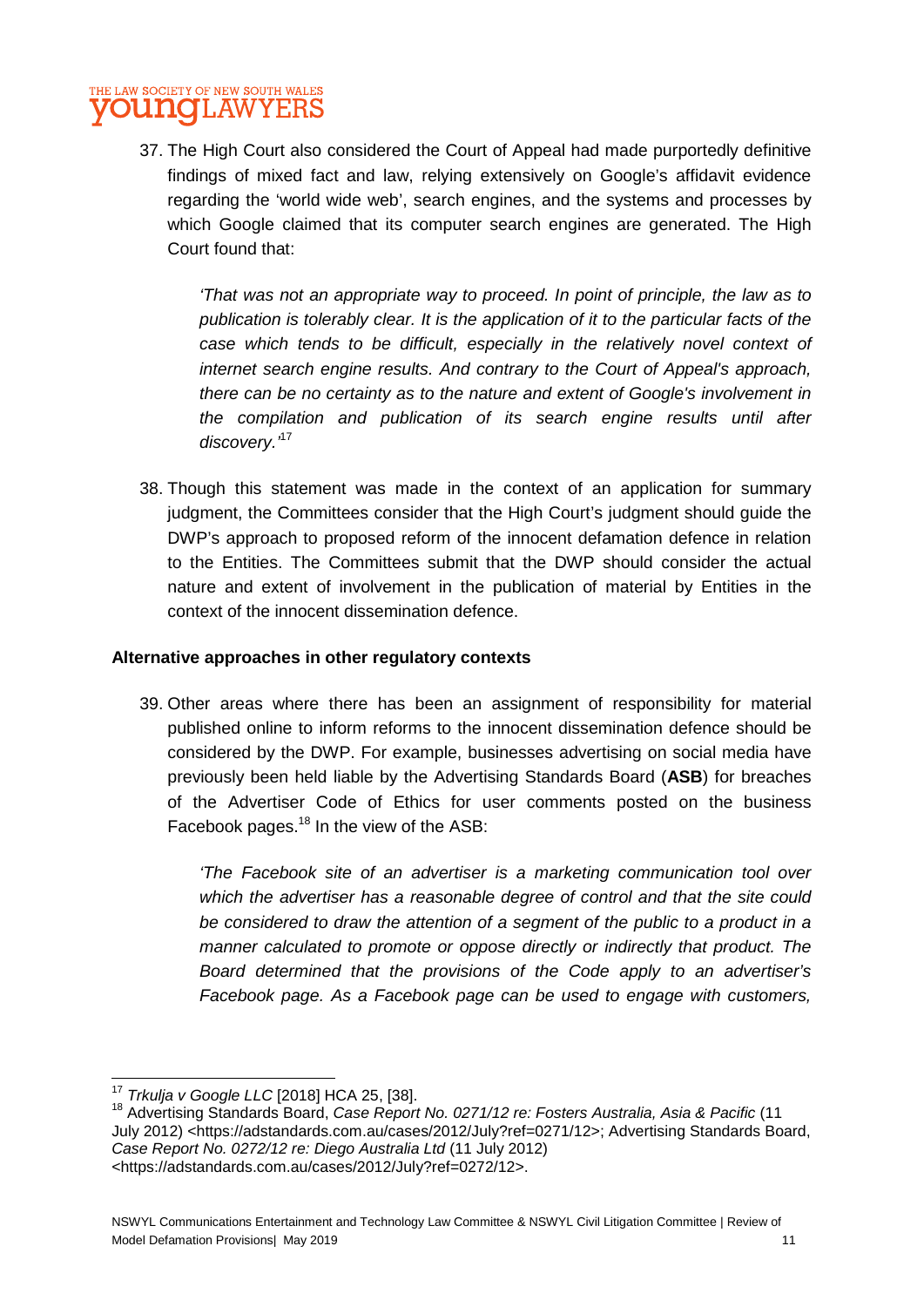#### THE LAW SOCIETY OF NEW SOUTH WALES **OUNQLAW** YEF

*the Board further considered that the Code applies to the content generated by the page creator as well as material or comments posted by users or friends.*' 19

40. The ASB did not, in either case, consider the advertiser's awareness (or lack thereof) of the offending user comments when determining its responsibility for the comments. The decisive factor in both cases was that an advertiser 'has a reasonable degree of control' over its Facebook site. Therefore it logically flows that advertisers can be held liable for the contents of a Facebook user comment on its Facebook page (in this context), whether or not it is in fact aware of the material. The Australian Competition and Consumer Commission (**ACCC**) was supportive of the ASB's position in this regard. At the time, the ACCC stated larger, well-resourced companies should conceivably remove offending material within 24 hours while small to medium enterprises should act as soon as they become aware. $20$  The ACCC appears to generally approve of this view of responsibility on social media in its current guidance, and emphasises that the amount of time that a company should spend monitoring its social media pages will depend on the size of the company and the number of fans or followers it has. $21$ 

#### **Takedown procedures**

- 41. Any consideration of takedown procedures for digital publishers in relation to allegedly defamatory material is likely to be complex and controversial, potentially involving a balancing exercise between contending policy and commercial considerations to determine the appropriate extent and form of such procedures.
- 42. The Committees submit that the DWP should be mindful of similar developments in other areas of regulation in Australia, including:
	- a) the *Criminal Code Amendment (Sharing of Abhorrent Violent Material) Act 2019* (Cth) (recently assented to in response to the Christchurch massacre) which requires that the providers of content and hosting services ensure the 'expeditious removal' of abhorrent violent material upon notification by the eSafety Commissioner:<sup>22</sup>

<sup>20</sup> Cara Waters, 'ACCC Gives Big Business 24 Hours to Fix Facebook Comments, but SMEs get More Time', *SmartCompany* (online at 13 August 2012) <https://www.smartcompany.com.au/businessadvice/legal/accc-to-gives-smes-more-time-to-remove-false-and-misleading-comments-onfacebook/>; Wenlie Ma, 'ACCC Backs ASB's Facebook Ruling', *AdNews* (online at 13 August 2012) <http://www.adnews.com.au/adnews/accc-backs-asb-s-facebook-ruling>.

<sup>19</sup> Advertising Standards Board, *Case Report No. 0271/12 re: Fosters Australia, Asia & Pacific* (11 July 2012) <https://adstandards.com.au/cases/2012/July?ref=0271/12>.

<sup>21</sup> ACCC Website, Monitoring Social Media Pages, <https://www.accc.gov.au/business/advertisingpromoting-your-business/social-media> (online at 25 April 2019).

<sup>22</sup> Schedule 1, Item 1, *Criminal Code Amendment (Sharing of Abhorrent Violent Material) Act 2019* (Cth).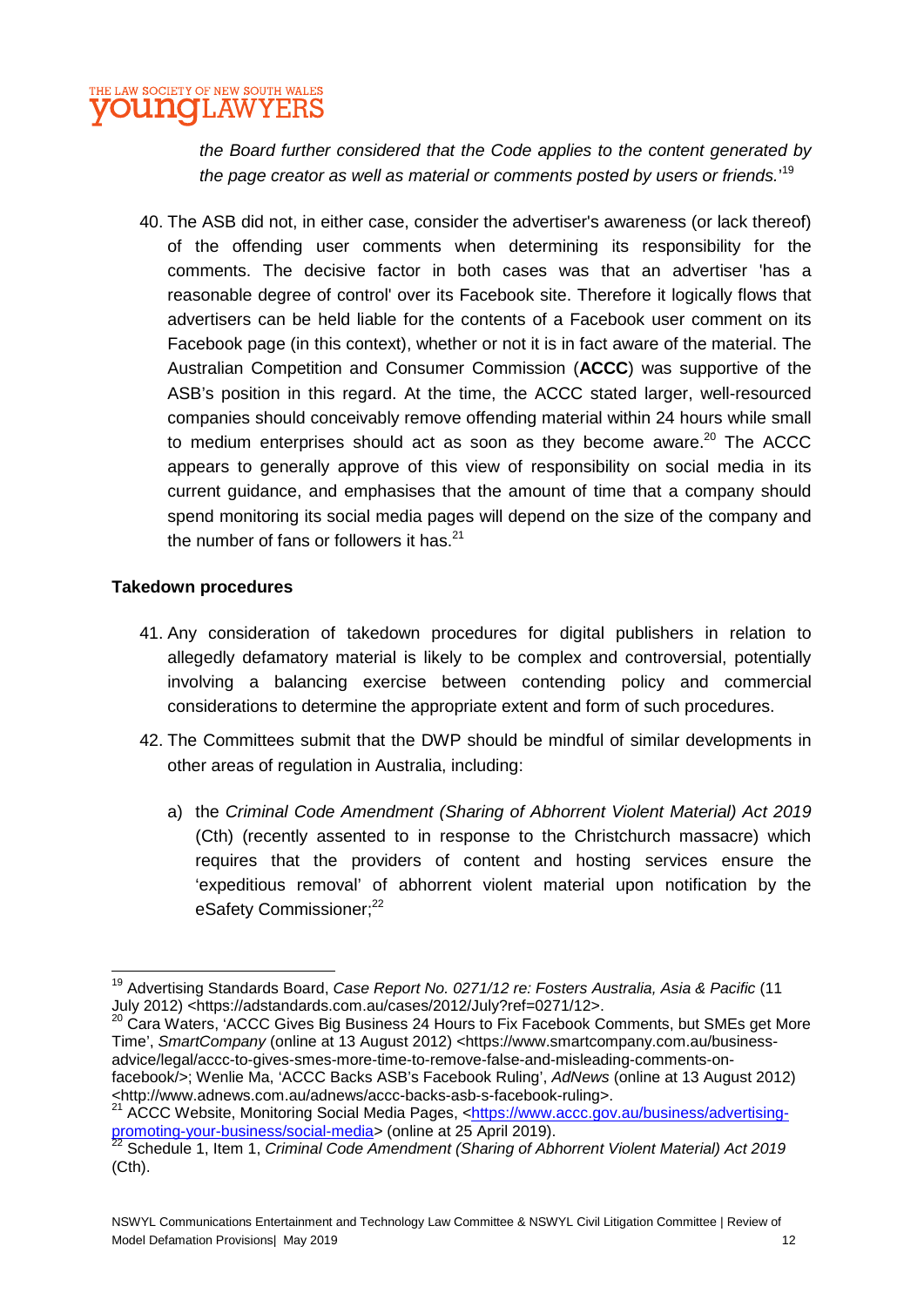- b) the proposed changes to the *Privacy Act 1988* (Cth), including the foreshadowed imposition of a requirement for social media and online platforms to cease the use or disclosure of an individual's personal information upon request:<sup>23</sup> and
- c) the outcome of the Digital Platforms Inquiry, which is considering defamation law and the liability of Digital Platforms for defamatory material posted online.<sup>24</sup>
- 43. The Committees submit that any implementation of takedown procedures in the context of defamation should be the product of a separate and specific consultation with stakeholders, and should form part of a comprehensive policy response that is mindful of the Commonwealth Constitution, s 51(v) power, competing considerations in defamation law and privacy law, 'fake' news and hate speech online. $25$  As Justice Judith Gibson stated, '[r]edrafting the uniform defamation law requires more than rearranging the deckchairs on the Titanic …'<sup>26</sup>
- 44. Further, in considering the extent to which takedown procedures have the potential to inhibit freedom of expression, common assumptions about the nature of online communication should also be examined. Digital spaces are often portrayed as necessarily democratic, in that their existence inherently facilitates a decentralised space $^{27}$  which enhances the voices of private individuals in public discussions, including the possibility of engagement in collective action.<sup>28</sup>
- 45. When digital spaces are considered in this way, takedown procedures could appear to unduly restrict freedom of expression — and not only because of the possibility of abuse of the procedures by bad-faith actors.<sup>29</sup> It is acknowledged there are differing

<sup>&</sup>lt;sup>23</sup> Attornev-General Christian Porter, 'Tougher Penalties to Keep Australians Safe Online' (Media Release, 24 march 2019) <https://www.attorneygeneral.gov.au/Media/Pages/Tougher-penalties-tokeep-australians-safe-online-19.aspx>.

<sup>&</sup>lt;sup>24</sup> Australian Competition and Consumer Commission, 'Digital Platforms Inquiry' (Preliminary Report, 10 December 2018) 144–6.

<sup>25</sup> Justice Judith Gibson, 'Adapting Defamation Law Reform to Online Publication' (Discussion Paper, Faculty of Law, University of New South Wales, 21 March 2018) 7.

<sup>&</sup>lt;sup>26</sup> Justice Judith Gibson, 'Adapting Defamation Law Reform to Online Publication' (Discussion Paper, Faculty of Law, University of New South Wales, 21 March 2018) 26.

 $27$  Petros Iosifidis, 'The Public Sphere, Social Networks and Public Service Media' (2011) 14(5) *Information, Communication & Society* 619, 623. See also John Bertot, Paul Jaeger and Justin Grimes, 'Using ICTs to Create a Culture of Transparency: E-Government and Social Media as Openness and Anti-Corruption Tools for Societies' (2010) 27 *Government Information Quarterly* 264, 265–7.

 $^{28}$  Petros Iosifidis, 'The Public Sphere, Social Networks and Public Service Media' (2011) 14(5) *Information, Communication & Society* 619, 623. See also John Bertot, Paul Jaeger and Justin Grimes, 'Using ICTs to Create a Culture of Transparency: E-Government and Social Media as Openness and Anti-Corruption Tools for Societies' (2010) 27 *Government Information Quarterly* 264,  $265 - 7.$ 

<sup>29</sup> See, e.g., the concern raised in Defamation Working Party, Council of Attorneys-General, *Review of the Model Defamation Provisions* (Discussion Paper, February 2019) 36 [5.55]–[5.56]. See also the novel problems for defamation law and the internet, some of which may apply to takedown procedures, identified in Justice Judith Gibson, 'Adapting Defamation Law Reform to Online Publication' (Discussion Paper, Faculty of Law, University of New South Wales, 21 March 2018) 24– 5.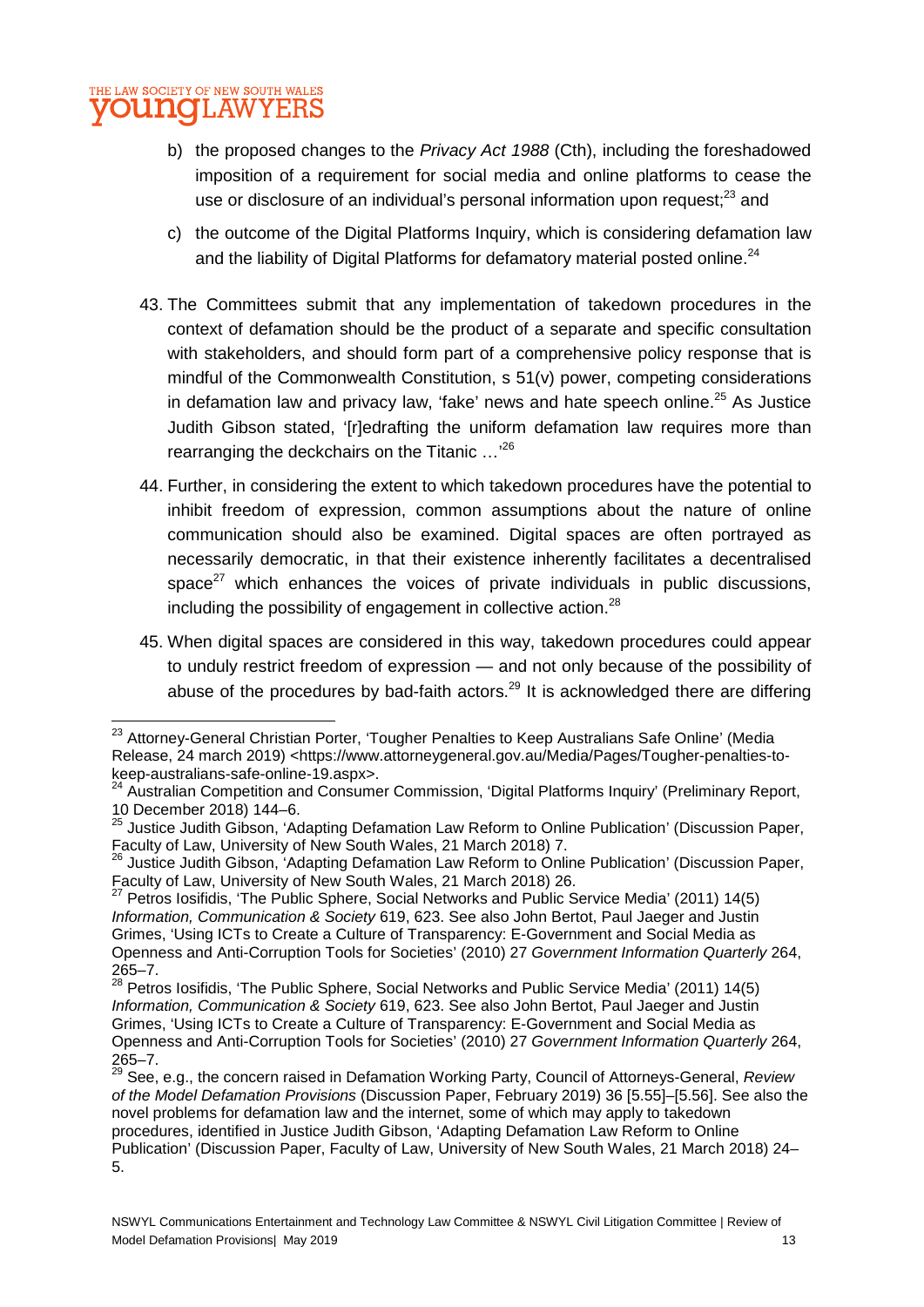#### THE LAW SOCIETY OF NEW SOUTH WALES **OUNGLAW** YEI

views amongst academics as to the nature and the benefit of digital spaces, but their shortcomings have been said to include:

- a) lack of structure to guide democratic, rather than anarchic, participation;
- b) lack of equal access to the internet;
- c) threat of censorship;
- d) apparent absence of extensive dialogue and critical discussion;
- e) partisan nature of political contribution online; and
- f) nature of the internet being a mere distribution medium. $30$
- 46. The well-documented 'filter bubble' or 'echo chamber' effect caused by the algorithms utilised by Digital Platforms diminishes the democratic potential of digital spaces.<sup>31</sup> since it creates 'a fertile ground for polarisation and misinformed opinions'.<sup>32</sup> Balancing the need for freedom of expression without placing unreasonable limits upon it and without facilitating the publication of defamatory matter online must necessarily also take into account legislative provisions overseas due to the globally accessible nature of the Internet. Any legislative measures introduced in an effort to strike a balance, whether by takedown processes or otherwise, must seek to avoid a conflict of laws, particularly if the relevant Entities have legal obligations overseas also.
- 47. The Committees consider takedown procedures (that are limited in scope) should be considered carefully in consultation with appropriate stakeholders and conflict of laws experts. If properly implemented in practice, such limited takedown procedures may relieve some of the substantial burden on Australian courts as a direct result of defamation proceedings,<sup>33</sup> especially given most defendants are ordinary members

<sup>&</sup>lt;sup>30</sup> Petros Iosifidis, 'The Public Sphere, Social Networks and Public Service Media' (2011) 14(5) *Information, Communication & Society* 619, 624–6; see also James Curran, 'Reinterpreting the Internet' in James Curran, Natalie Fenton and Des Freedman (eds), *Misunderstanding the Internet*  (London: Routledge) 3, 11.

<sup>&</sup>lt;sup>31</sup> See Tristan Harris, 'Making Technology Less Manipulative' (Speech, Stanford University, 3 November 2017) <https://ecorner.stanford.edu/video/making-technology-less-manipulative-entiretalk/>.

<sup>32</sup> Dimitar Nikolov et al, 'Measuring Online Social Bubbles' (2015) 1(38) *PeerJ Computer Science* DOI 10.7717/peerj-cs.38.

 $33$  For sources on the proliferation of defamation proceedings in Australia and in particular NSW  $-$ 'the libel capital of the world' — refer to Justice Judith Gibson, 'Adapting Defamation Law Reform to Online Publication' (Discussion Paper, Faculty of Law, University of New South Wales, 21 March 2018) 15 n 50.